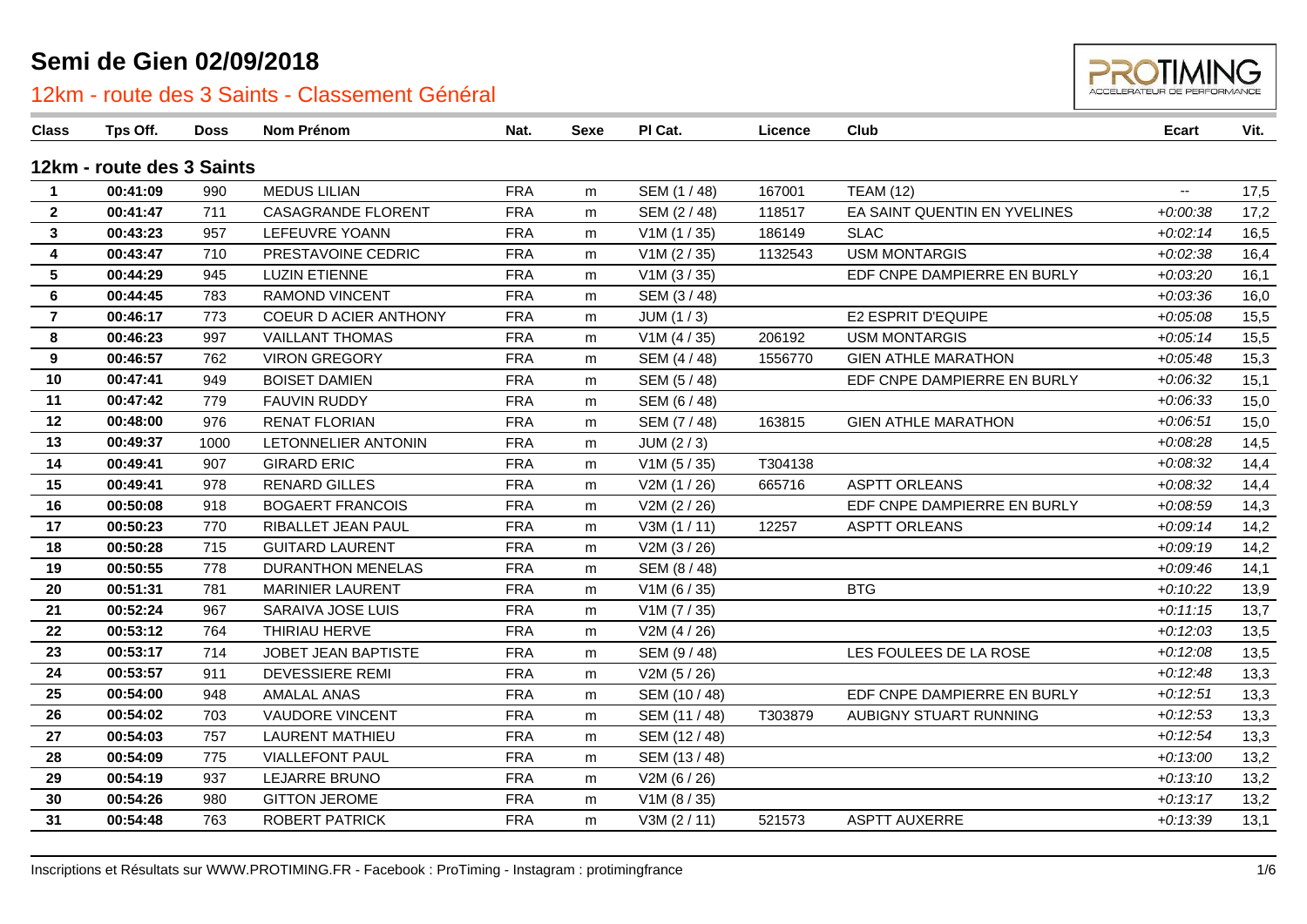

| <b>Class</b> | Tps Off. | <b>Doss</b> | Nom Prénom                | Nat.       | <b>Sexe</b> | PI Cat.       | Licence | Club                            | <b>Ecart</b> | Vit. |
|--------------|----------|-------------|---------------------------|------------|-------------|---------------|---------|---------------------------------|--------------|------|
| 32           | 00:54:53 | 726         | <b>DROIT MAXIMILIEN</b>   | <b>FRA</b> | m           | V1M(9/35)     | 2070906 | <b>GIEN ATHLE MARATHON</b>      | $+0:13:44$   | 13,1 |
| 33           | 00:54:56 | 965         | <b>BERTIN ERIC</b>        | <b>FRA</b> | m           | V2M (7 / 26)  | T303971 | AUBIGNY STUART RUNNING          | $+0:13:47$   | 13,1 |
| 34           | 00:55:10 | 712         | <b>RAT EMMANUEL</b>       | <b>FRA</b> | m           | V1M (10 / 35) |         | <b>LES CHATILLONNAIS</b>        | $+0:14:01$   | 13,0 |
| 35           | 00:55:13 | 754         | FONTANILLES MATHIEU       | <b>FRA</b> | m           | SEM (14 / 48) |         |                                 | $+0.14:04$   | 13,0 |
| 36           | 00:55:44 | 755         | <b>VESPIERRE NICOLAS</b>  | <b>FRA</b> | m           | SEM (15 / 48) |         |                                 | $+0:14:35$   | 12,9 |
| 37           | 00:55:54 | 776         | <b>BOURBON JEREMY</b>     | <b>FRA</b> | m           | SEM (16 / 48) |         | <b>FDF</b>                      | $+0:14:45$   | 12,8 |
| 38           | 00:56:11 | 975         | MANTE DOMINIQUE           | <b>FRA</b> | m           | V3M (3 / 11)  | 1401517 | <b>GIEN ATHLE MARATHON</b>      | $+0.15:02$   | 12,8 |
| 39           | 00:56:12 | 759         | LEWANDOWSKI PHILIPPE      | <b>FRA</b> | m           | V1M(11/35)    |         |                                 | $+0:15:03$   | 12,8 |
| 40           | 00:56:22 | 966         | <b>GAUTIER CEDRIC</b>     | <b>FRA</b> | m           | V1M (12 / 35) |         | LES LENTS ABRAYSIENS            | $+0:15:13$   | 12,7 |
| 41           | 00:56:31 | 708         | ROULSTONE DANIEL          | <b>FRA</b> | m           | V1M(13/35)    |         |                                 | $+0:15:22$   | 12,7 |
| 42           | 00:56:33 | 935         | JACQUESSON EDOUARD        | <b>FRA</b> | m           | SEM (17 / 48) |         |                                 | $+0:15:24$   | 12,7 |
| 43           | 00:56:39 | 947         | <b>ALQUINET LUCIE</b>     | <b>FRA</b> | f           | ESF $(1/1)$   |         | EDF CNPE DAMPIERRE EN BURLY     | $+0:15:30$   | 12,7 |
| 44           | 00:56:40 | 946         | ALQUINET BRUNO            | <b>FRA</b> | m           | V1M(14/35)    | 1152739 | EDF CNPE DAMPIERRE EN BURLY     | $+0:15:31$   | 12,7 |
| 45           | 00:56:47 | 717         | MOREAU LAURENT            | <b>FRA</b> | m           | V2M (8 / 26)  |         |                                 | $+0:15:38$   | 12,6 |
| 46           | 00:56:49 | 728         | <b>AUBERTIN NICOLAS</b>   | <b>FRA</b> | m           | V1M(15/35)    | 1971620 | NEVOY RUNNING                   | $+0.15:40$   | 12,6 |
| 47           | 00:56:55 | 916         | LETONNELIER THIERRY       | <b>FRA</b> | m           | V1M (16 / 35) |         |                                 | $+0.15:46$   | 12,6 |
| 48           | 00:57:09 | 944         | TOURANCHEAU FREDDY        | <b>FRA</b> | m           | SEM (18 / 48) |         | EDF CNPE DAMPIERRE EN BURLY     | $+0.16:00$   | 12,6 |
| 49           | 00:57:15 | 766         | <b>BOUCHARD THOMAS</b>    | <b>FRA</b> | m           | SEM (19 / 48) |         |                                 | $+0:16:06$   | 12,5 |
| 50           | 00:57:18 | 732         | <b>BILHEUDE MICHEL</b>    | <b>FRA</b> | m           | V2M (9/26)    |         |                                 | $+0.16.09$   | 12,5 |
| 51           | 00:57:34 | 787         | <b>GEORGEAIS YVON</b>     | <b>FRA</b> | m           | V2M (10 / 26) |         |                                 | $+0.16:25$   | 12,5 |
| 52           | 00:57:36 | 738         | PERROT SEBASTIEN          | <b>FRA</b> | m           | SEM (20 / 48) |         | AS PIERRE FABRE                 | $+0.16.27$   | 12,5 |
| 53           | 00:58:00 | 767         | <b>EHSART FLORIAN</b>     | <b>FRA</b> | m           | SEM (21 / 48) |         |                                 | $+0.16.51$   | 12,4 |
| 54           | 00:58:22 | 912         | <b>REISSE PASCAL</b>      | <b>FRA</b> | m           | V1M(17/35)    |         | EDF CNPE DAMPIERRE EN BURLY     | $+0:17:13$   | 12,3 |
| 55           | 00:58:26 | 704         | <b>GUILLAMET ROBERT</b>   | <b>FRA</b> | m           | V4M(1/6)      |         | RG POILLY LEZ GIEN              | $+0:17:17$   | 12,3 |
| 56           | 00:58:30 | 719         | <b>SOUMIER ROMAIN</b>     | <b>FRA</b> | m           | ESM $(1/3)$   |         |                                 | $+0:17:21$   | 12,3 |
| 57           | 00:58:33 | 785         | <b>JULLY JEAN PAUL</b>    | <b>FRA</b> | m           | V2M (11 / 26) | 1496058 | J3 SPORTS AMILLY*               | $+0:17:24$   | 12,2 |
| 58           | 00:58:37 | 909         | <b>LEBOEUF GEORGES</b>    | <b>FRA</b> | m           | V3M (4 / 11)  | 89213   | ENTENTE SPORTIVE LEVALLOISIENNE | $+0:17:28$   | 12,2 |
| 59           | 00:59:06 | 713         | <b>PATOUT EMMANUELLE</b>  | <b>FRA</b> | f           | V1F(1/14)     | 1970451 | <b>USM OLIVET</b>               | $+0:17:57$   | 12,1 |
| 60           | 00:59:13 | 743         | <b>GOBERT FABRICE</b>     | <b>FRA</b> | m           | V2M (12 / 26) | 574843  | <b>GIEN ATHLE MARATHON</b>      | $+0:18:04$   | 12,1 |
| 61           | 00:59:45 | 725         | MERCADIER CLEMENT         | <b>FRA</b> | m           | JUM(3/3)      |         |                                 | $+0.18.36$   | 12,0 |
| 62           | 00:59:49 | 774         | <b>HERIN LIONEL</b>       | <b>FRA</b> | m           | V1M (18 / 35) |         |                                 | $+0:18:40$   | 12,0 |
| 63           | 00:59:56 | 702         | DE LA VIEUVILLE MARC      | <b>FRA</b> | m           | SEM (22 / 48) |         |                                 | $+0:18:47$   | 12,0 |
| 64           | 00:59:58 | 983         | <b>BONTEMPS SEBASTIEN</b> | <b>FRA</b> | m           | SEM (23 / 48) | 113062  | <b>GIEN ATHLE MARATHON</b>      | $+0.18:49$   | 12,0 |
|              |          |             |                           |            |             |               |         |                                 |              |      |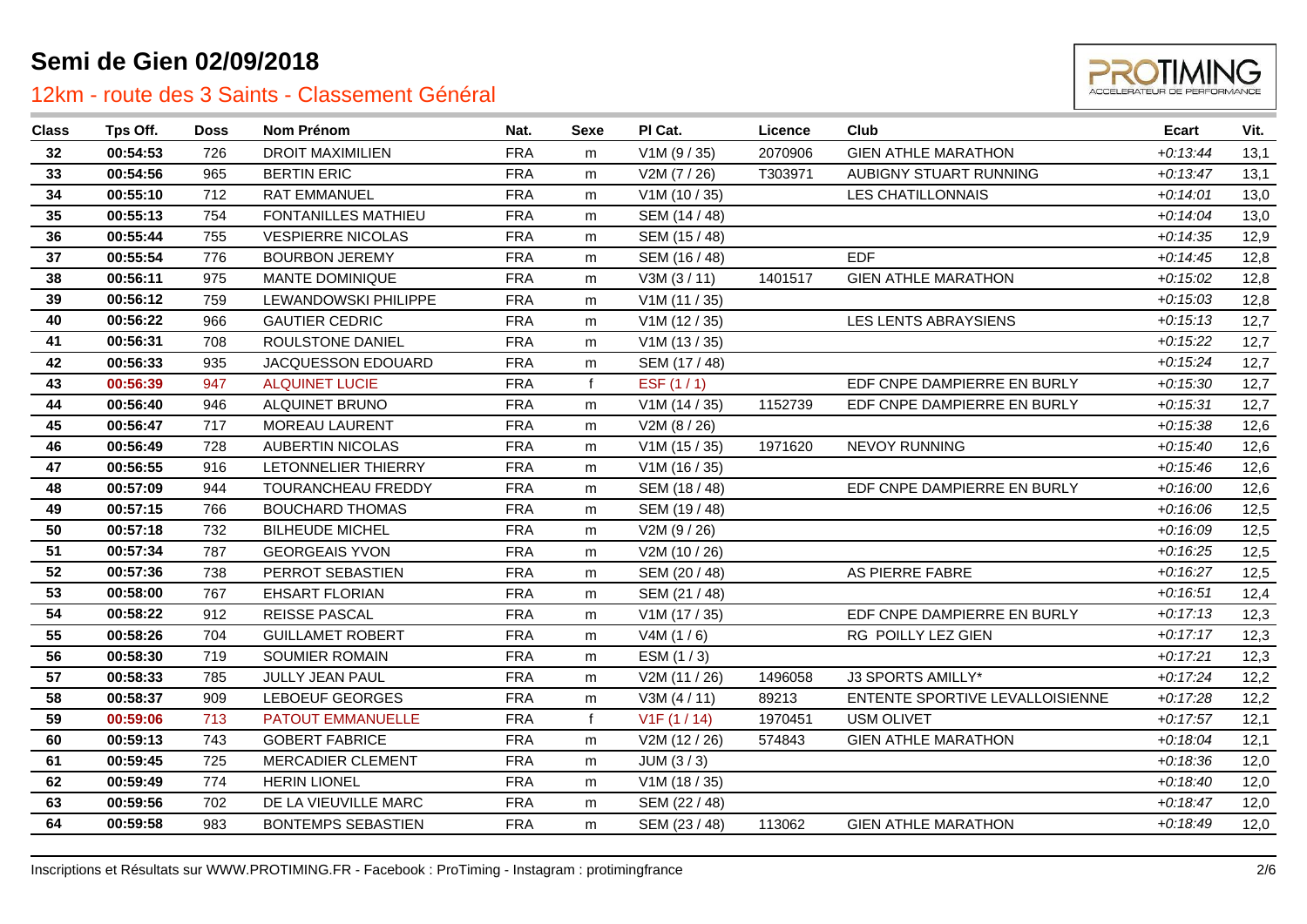

| <b>Class</b> | Tps Off. | <b>Doss</b> | Nom Prénom                   | Nat.       | Sexe         | PI Cat.                   | Licence | Club                              | <b>Ecart</b> | Vit. |
|--------------|----------|-------------|------------------------------|------------|--------------|---------------------------|---------|-----------------------------------|--------------|------|
| 65           | 01:00:06 | 716         | <b>LIZIER JEAN PIERRE</b>    | <b>FRA</b> | m            | V1M (19 / 35)             |         |                                   | $+0:18:57$   | 11,9 |
| 66           | 01:00:56 | 893         | <b>D'HALLUIN PIERRE</b>      | <b>FRA</b> | m            | SEM (24 / 48)             |         |                                   | $+0:19:47$   | 11,8 |
| 67           | 01:01:02 | 996         | PEREIRA CANDIDO              | <b>FRA</b> | m            | V3M(5/11)                 | 301530  | <b>USM MONTARGIS</b>              | $+0:19:53$   | 11,7 |
| 68           | 01:01:08 | 707         | ALBESSARD CEDRIC             | <b>FRA</b> | m            | V1M (20 / 35)             | T305758 |                                   | $+0.19.59$   | 11,7 |
| 69           | 01:01:10 | 954         | <b>WOISARD FABRICE</b>       | <b>FRA</b> | m            | V1M (21 / 35)             |         | <b>LES LENTS ABRAYSIENS</b>       | $+0.20:01$   | 11,7 |
| 70           | 01:01:22 | 952         | COUSIN JEAN LUC              | <b>FRA</b> | m            | V2M (13 / 26)             |         |                                   | $+0.20:13$   | 11,7 |
| 71           | 01:01:24 | 953         | <b>COUSIN CONSTANCE</b>      | <b>FRA</b> | f            | JUF(1/2)                  |         |                                   | $+0:20:15$   | 11,7 |
| 72           | 01:01:32 | 936         | <b>GAILLARD MAUD</b>         | <b>FRA</b> | $\mathbf{f}$ | SEF (1 / 18)              |         |                                   | $+0.20.23$   | 11,7 |
| 73           | 01:01:37 | 729         | PIAT DANIEL                  | <b>FRA</b> | m            | V4M $(2/6)$               |         |                                   | $+0.20.28$   | 11,6 |
| 74           | 01:02:24 | 751         | RAFITOSOA VIVIAN             | <b>FRA</b> | m            | SEM (25 / 48)             |         |                                   | $+0.21:15$   | 11,5 |
| 75           | 01:02:42 | 915         | MARTEAU PIERRE               | <b>FRA</b> | m            | ESM (2/3)                 |         |                                   | $+0.21.33$   | 11,4 |
| 76           | 01:02:48 | 914         | YENOUSSA REMI                | <b>FRA</b> | m            | SEM (26 / 48)             |         | EDF CNPE DAMPIERRE EN BURLY       | $+0.21.39$   | 11,4 |
| 77           | 01:02:55 | 739         | <b>NARKY JULIEN</b>          | <b>FRA</b> | m            | SEM (27 / 48)             |         | <b>CSC JUDO BRIARE</b>            | $+0.21:46$   | 11,4 |
| 78           | 01:03:00 | 968         | <b>OGER KEVIN</b>            | <b>FRA</b> | m            | SEM (28 / 48)             |         | EDF CNPE DAMPIERRE EN BURLY       | $+0.21:51$   | 11,4 |
| 79           | 01:03:18 | 750         | RAFITOSOA EMMANUEL           | <b>FRA</b> | m            | SEM (29 / 48)             |         |                                   | $+0.22:09$   | 11,3 |
| 80           | 01:03:21 | 910         | <b>REGNIER VINCENT</b>       | <b>FRA</b> | m            | V1M (22 / 35)             |         |                                   | $+0:22:12$   | 11,3 |
| 81           | 01:03:23 | 925         | <b>GASNIER JEAN PHILIPPE</b> | <b>FRA</b> | m            | V1M (23 / 35)             |         |                                   | $+0.22:14$   | 11,3 |
| 82           | 01:03:31 | 938         | <b>LEJARRE VERONIQUE</b>     | <b>FRA</b> | $\mathbf{f}$ | V <sub>2</sub> F (1 / 15) |         |                                   | $+0.22.22$   | 11,3 |
| 83           | 01:03:40 | 720         | <b>NAUDIN FRANCK</b>         | <b>FRA</b> | m            | V2M (14 / 26)             |         |                                   | $+0.22:31$   | 11,3 |
| 84           | 01:03:43 | 765         | <b>BENOIS OLIVIER</b>        | <b>FRA</b> | m            | V2M (15 / 26)             |         | <b>HUMANIS</b>                    | $+0.22:34$   | 11,3 |
| 85           | 01:03:43 | 956         | <b>DORIN NATHALIE</b>        | <b>FRA</b> |              | V <sub>2</sub> F (2 / 15) |         |                                   | $+0.22:34$   | 11,3 |
| 86           | 01:03:43 | 744         | <b>NETO MARIA</b>            | <b>POR</b> | f            | V <sub>2</sub> F (3 / 15) |         |                                   | $+0.22:34$   | 11,3 |
| 87           | 01:03:53 | 987         | <b>BEDU DOMINIQUE</b>        | <b>FRA</b> | $\mathbf f$  | V2F (4 / 15)              | 1001580 | <b>GIEN ATHLE MARATHON</b>        | $+0:22:44$   | 11,2 |
| 88           | 01:04:30 | 771         | <b>GUILBERT MICHEL</b>       | <b>FRA</b> | m            | V3M(6/11)                 |         |                                   | $+0.23.21$   | 11,1 |
| 89           | 01:04:42 | 898         | <b>REGNIER XAVIER</b>        | <b>FRA</b> | m            | SEM (30 / 48)             |         | <b>UC GIEN SPORT</b>              | $+0.23.33$   | 11,1 |
| 90           | 01:04:50 | 926         | <b>PORAS ELEA</b>            | <b>FRA</b> |              | CAF (1 / 1)               |         |                                   | $+0:23:41$   | 11,1 |
| 91           | 01:04:55 | 784         | <b>LACOSTE CLAIRE</b>        | <b>FRA</b> |              | SEF (2/18)                |         |                                   | $+0.23:46$   | 11,0 |
| 92           | 01:05:01 | 758         | <b>MOUGIN FLORIAN</b>        | <b>FRA</b> | m            | SEM (31 / 48)             |         | AS PIERRE FABRE                   | $+0.23.52$   | 11,0 |
| 93           | 01:05:31 | 897         | <b>DEGROISE YOHANN</b>       | <b>FRA</b> | m            | SEM (32 / 48)             |         |                                   | $+0.24.22$   | 10,9 |
| 94           | 01:05:34 | 919         | <b>GIRAUDON THIERRY</b>      | <b>FRA</b> | m            | V2M (16 / 26)             |         | EDF CNPE DAMPIERRE EN BURLY       | $+0.24.25$   | 10,9 |
| 95           | 01:05:36 | 727         | <b>VIGNE MATHIEU</b>         | <b>FRA</b> | m            | SEM (33 / 48)             | 1947125 | <b>NEVOY RUNNING</b>              | $+0:24:27$   | 10,9 |
| 96           | 01:05:44 | 904         | <b>CORTOT GUILLAUME</b>      | <b>FRA</b> | m            | SEM (34 / 48)             |         |                                   | $+0.24.35$   | 10,9 |
| 97           | 01:05:46 | 994         | <b>AGASSE EVELYNE</b>        | <b>FRA</b> |              | V <sub>2</sub> F (5 / 15) |         | RUN ATHLETICS COURIR EN CHARITOIS | $+0.24.37$   | 10,9 |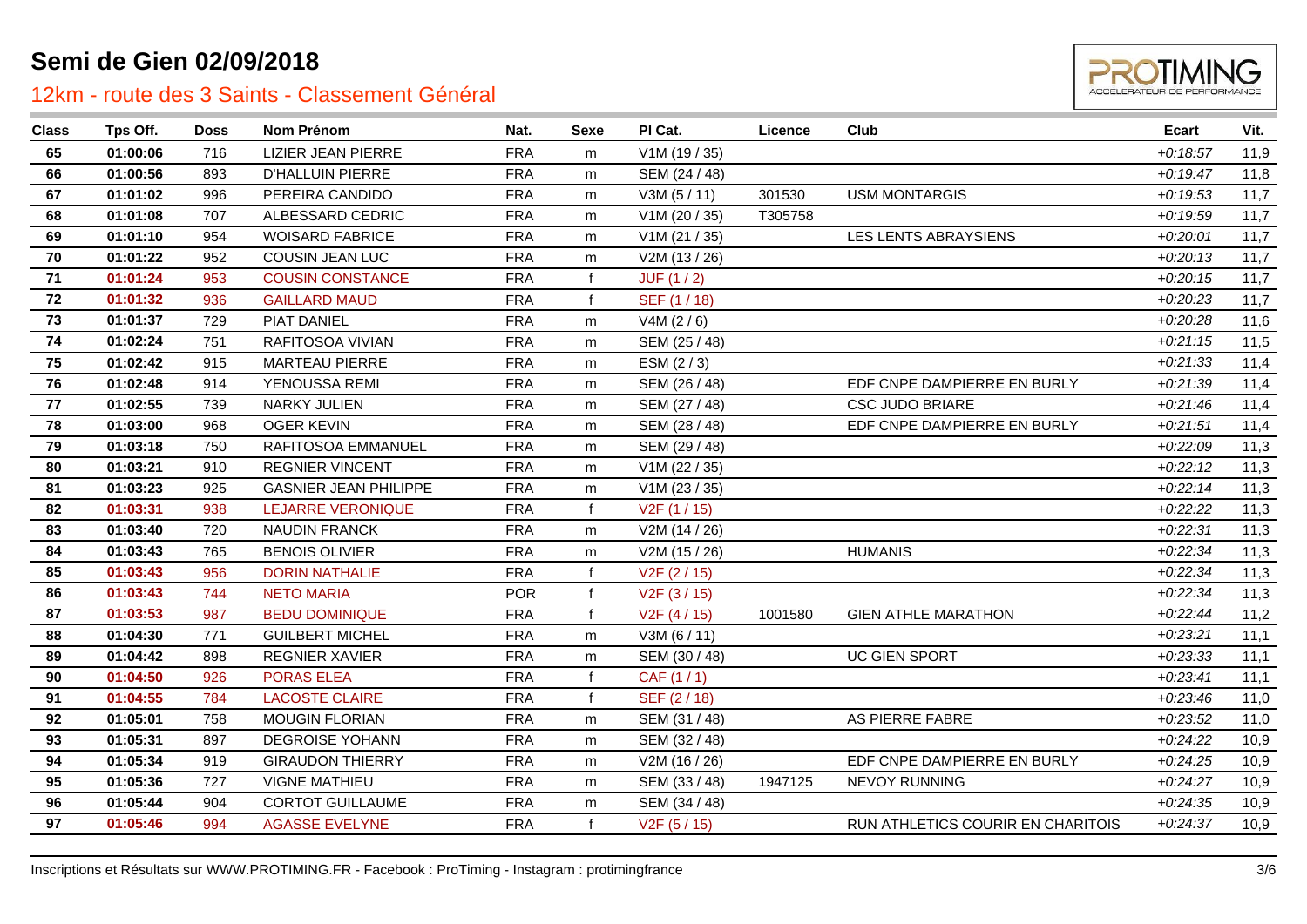

| <b>Class</b> | Tps Off. | <b>Doss</b> | <b>Nom Prénom</b>                | Nat.       | Sexe         | PI Cat.                   | Licence | Club                        | Ecart      | Vit. |
|--------------|----------|-------------|----------------------------------|------------|--------------|---------------------------|---------|-----------------------------|------------|------|
| 98           | 01:05:47 | 951         | MALGOGNE OLIVIER                 | <b>FRA</b> | m            | V2M (17 / 26)             |         |                             | $+0.24.38$ | 10,9 |
| 99           | 01:05:49 | 928         | <b>DESBOIS EMMANUELLE</b>        | <b>FRA</b> | $\mathbf{f}$ | SEF (3/18)                |         |                             | $+0.24:40$ | 10,9 |
| 100          | 01:05:50 | 929         | ARNAUD OLIVIER                   | <b>FRA</b> | m            | SEM (35 / 48)             |         |                             | $+0:24:41$ | 10,9 |
| 101          | 01:06:02 | 939         | TEN BERGE BERNARD                | <b>FRA</b> | m            | SEM (36 / 48)             |         |                             | $+0.24.53$ | 10,9 |
| 102          | 01:06:20 | 932         | <b>TRIOUX STEPHANE</b>           | <b>FRA</b> | m            | V1M (24 / 35)             |         |                             | $+0.25:11$ | 10,8 |
| 103          | 01:06:28 | 993         | <b>LEFEBVRE CINDY</b>            | <b>FRA</b> | $\mathbf{f}$ | SEF (4/18)                |         |                             | $+0.25:19$ | 10,8 |
| 104          | 01:06:36 | 772         | <b>GUILBERT JEAN</b>             | <b>FRA</b> | m            | SEM (37 / 48)             |         |                             | $+0.25.27$ | 10,8 |
| 105          | 01:07:15 | 745         | <b>NEIVES ANTONIO</b>            | <b>POR</b> | m            | $V1M$ (25 / 35)           |         |                             | $+0.26:06$ | 10,7 |
| 106          | 01:07:22 | 722         | <b>CHEVRY JOCELYNE</b>           | <b>FRA</b> | $\mathbf f$  | V3F(1/4)                  |         |                             | $+0.26:13$ | 10,6 |
| 107          | 01:07:23 | 721         | <b>CHEVRY MICHEL</b>             | <b>FRA</b> | m            | V3M (7/11)                |         |                             | $+0.26:14$ | 10,6 |
| 108          | 01:07:24 | 718         | <b>DELOMAS MICHEL</b>            | <b>FRA</b> | m            | V1M (26 / 35)             |         |                             | $+0.26:15$ | 10,6 |
| 109          | 01:07:40 | 917         | <b>GAROT JORDY</b>               | <b>FRA</b> | m            | SEM (38 / 48)             |         |                             | $+0.26:31$ | 10,6 |
| 110          | 01:09:01 | 934         | <b>HAMON MARIE LAURE</b>         | <b>FRA</b> | $\mathbf{f}$ | SEF (5/18)                |         |                             | $+0.27:52$ | 10,4 |
| 111          | 01:09:15 | 900         | SAPEDE FRANCOIS                  | <b>FRA</b> | m            | V4M (3/6)                 |         |                             | $+0.28:06$ | 10,3 |
| 112          | 01:09:31 | 933         | <b>HAMON FABRICE</b>             | <b>FRA</b> | m            | V1M (27 / 35)             |         |                             | $+0.28:22$ | 10,3 |
| 113          | 01:09:36 | 958         | <b>LABAUME VINCENT</b>           | <b>FRA</b> | m            | V1M (28 / 35)             |         |                             | $+0.28.27$ | 10,3 |
| 114          | 01:09:46 | 734         | RIBAULT DENIS                    | <b>FRA</b> | m            | V2M (18 / 26)             |         | <b>OTIS</b>                 | $+0.28.37$ | 10,3 |
| 115          | 01:10:01 | 892         | <b>GUILLAUME JEROME</b>          | <b>FRA</b> | m            | SEM (39 / 48)             |         |                             | $+0.28:52$ | 10,2 |
| 116          | 01:10:27 | 777         | <b>LAGINIEZ BRUNO</b>            | <b>FRA</b> | m            | V2M (19 / 26)             |         |                             | $+0.29:18$ | 10,2 |
| 117          | 01:10:40 | 740         | <b>GRENET CHANTAL</b>            | <b>FRA</b> | $\mathbf{f}$ | V <sub>2</sub> F (6 / 15) |         | AS PIERRE FABRE             | $+0.29:31$ | 10,1 |
| 118          | 01:10:42 | 923         | <b>MESQUITA BATISTA DELPHINE</b> | <b>FRA</b> | $\mathbf{f}$ | V1F(2/14)                 |         |                             | $+0.29.33$ | 10,1 |
| 119          | 01:10:43 | 924         | <b>GASNIER STEPHANIE</b>         | <b>FRA</b> | $\mathbf f$  | SEF (6/18)                |         |                             | $+0.29.34$ | 10,1 |
| 120          | 01:10:52 | 955         | <b>WOISARD CARINE</b>            | <b>FRA</b> | $\mathbf{f}$ | V1F(3/14)                 |         | <b>LES LENTS ABRAYSIENS</b> | $+0.29:43$ | 10,1 |
| 121          | 01:11:07 | 733         | <b>BOITIER LAURA</b>             | <b>FRA</b> | $\mathbf{f}$ | SEF (7/18)                | 2026426 | <b>GIEN ATHLE MARATHON</b>  | $+0.29.58$ | 10,1 |
| 122          | 01:11:35 | 941         | <b>DENIS PATRICE</b>             | <b>FRA</b> | m            | V3M (8 / 11)              |         |                             | $+0.30.26$ | 10,0 |
| 123          | 01:11:38 | 977         | <b>BARAT NICOLE</b>              | <b>FRA</b> | $\mathbf f$  | V2F (7 / 15)              | 1216156 | <b>GIEN ATHLE MARATHON</b>  | $+0.30:29$ | 10,0 |
| 124          | 01:11:57 | 730         | <b>HOURY CATHERINE</b>           | <b>FRA</b> | $\mathbf{f}$ | V1F(4/14)                 |         |                             | $+0.30:48$ | 10,0 |
| 125          | 01:12:00 | 970         | <b>FAUCON ANNICK</b>             | <b>FRA</b> | $\mathbf{f}$ | V <sub>2</sub> F (8 / 15) | 1486979 | <b>GIEN ATHLE MARATHON</b>  | $+0:30:51$ | 10,0 |
| 126          | 01:12:02 | 749         | RASOANAIW ITOKIANA               | <b>MAD</b> | $\mathbf f$  | JUF(2/2)                  |         |                             | $+0.30.53$ | 9,9  |
| 127          | 01:12:03 | 981         | <b>BRENNE SOPHIE CAROLINE</b>    | <b>FRA</b> | $\mathbf{f}$ | SEF (8 / 18)              |         |                             | $+0.30:54$ | 9,9  |
| 128          | 01:12:03 | 982         | <b>BRENNE PATRICK</b>            | <b>FRA</b> | m            | V3M (9/11)                |         |                             | $+0.30.54$ | 9,9  |
| 129          | 01:12:24 | 737         | <b>MARAIS JEROME</b>             | <b>FRA</b> | m            | V1M (29 / 35)             |         | <b>OTIS</b>                 | $+0:31:15$ | 9,9  |
| 130          | 01:13:02 | 761         | LECLERE JEAN MARC                | <b>FRA</b> | m            | V2M (20 / 26)             |         |                             | $+0.31.53$ | 9,8  |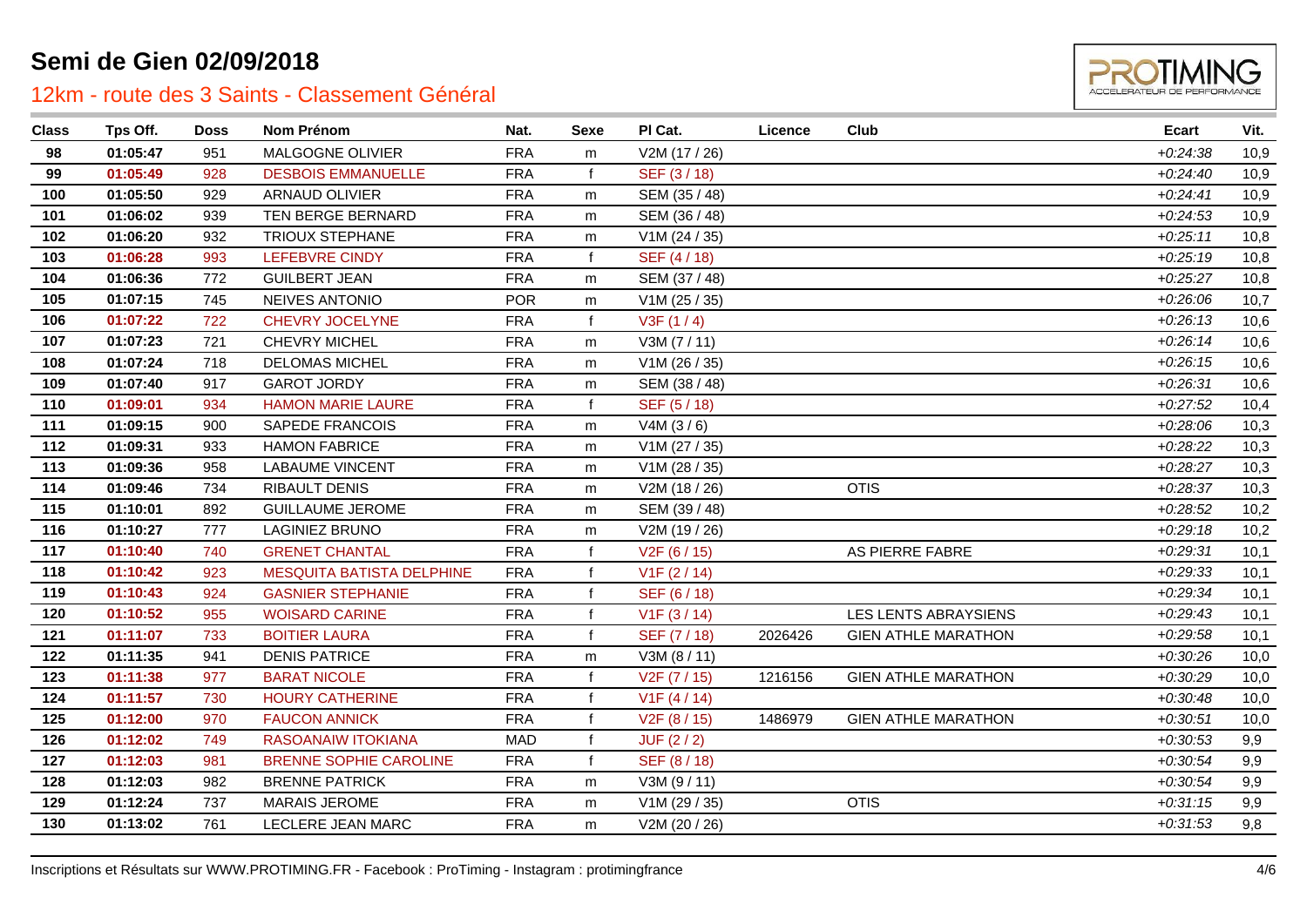

| <b>Class</b> | Tps Off. | Doss | <b>Nom Prénom</b>         | Nat.       | Sexe         | PI Cat.                    | Licence | <b>Club</b>                | <b>Ecart</b> | Vit. |
|--------------|----------|------|---------------------------|------------|--------------|----------------------------|---------|----------------------------|--------------|------|
| 131          | 01:13:16 | 998  | <b>SAUGERE SANDRA</b>     | <b>FRA</b> |              | V1F(5/14)                  | 1463905 | <b>USM MONTARGIS</b>       | $+0.32:07$   | 9,8  |
| 132          | 01:13:29 | 731  | <b>EDME LUDOVIC</b>       | <b>FRA</b> | m            | V1M (30 / 35)              |         | AS PIERRE FABRE            | $+0.32:20$   | 9,8  |
| 133          | 01:13:29 | 991  | ASSELINEAU GHISLAIN       | <b>FRA</b> | m            | V3M (10 / 11)              | 361997  | S/L CJF FLEURY LES AUBRAIS | $+0.32:20$   | 9,7  |
| 134          | 01:13:43 | 894  | VARACHE LUCAS             | <b>FRA</b> | m            | ESM (3/3)                  |         |                            | $+0.32.34$   | 9,7  |
| 135          | 01:14:18 | 931  | <b>DELONGE CORINNE</b>    | <b>FRA</b> | $\mathbf{f}$ | V1F(6/14)                  |         |                            | $+0.33.09$   | 9,6  |
| 136          | 01:14:19 | 706  | <b>BELHOSTE VINCENT</b>   | <b>FRA</b> | m            | V1M (31 / 35)              |         | <b>CSC JUDO BRIARE</b>     | $+0:33:10$   | 9,6  |
| 137          | 01:14:21 | 768  | <b>CHOISEAU ELSA</b>      | <b>FRA</b> | $\mathbf f$  | SEF (9/18)                 |         |                            | $+0:33:12$   | 9,6  |
| 138          | 01:14:22 | 769  | <b>BLAISE MATHIEU</b>     | <b>FRA</b> | m            | SEM (40 / 48)              |         |                            | $+0:33:13$   | 9,6  |
| 139          | 01:14:27 | 736  | PATRY DANIELLE            | <b>FRA</b> |              | V <sub>2</sub> F (9 / 15)  | 1191426 | <b>GIEN ATHLE MARATHON</b> | $+0.33:18$   | 9,6  |
| 140          | 01:14:27 | 960  | <b>GRAVELET MARIE</b>     | <b>FRA</b> |              | SEF (10 / 18)              | 1642608 | LOIR'ESPOIR ATHLE          | $+0.33:18$   | 9,6  |
| 141          | 01:14:28 | 963  | <b>DOUOT CHRISTOPHE</b>   | <b>FRA</b> | m            | V2M (21 / 26)              |         | LOIR'ESPOIR ATHLE          | $+0:33:19$   | 9,6  |
| 142          | 01:14:28 | 961  | <b>GRAVELET SEBASTIEN</b> | <b>FRA</b> | m            | SEM (41 / 48)              |         | LOIR'ESPOIR ATHLE          | $+0.33:19$   | 9,6  |
| 143          | 01:14:29 | 962  | SENEJOUX HERVE            | <b>FRA</b> | m            | V1M (32 / 35)              |         | LOIR'ESPOIR ATHLE          | $+0.33:20$   | 9,6  |
| 144          | 01:14:40 | 747  | PASCAL MAXIME             | <b>FRA</b> | m            | SEM (42 / 48)              |         |                            | $+0.33.31$   | 9,6  |
| 145          | 01:15:16 | 984  | <b>JUSTE MARIE STELLA</b> | <b>FRA</b> |              | V <sub>2</sub> F (10 / 15) | 2043615 | <b>GIEN ATHLE MARATHON</b> | $+0.34:07$   | 9,5  |
| 146          | 01:15:26 | 905  | <b>VILLOIS FLORENCE</b>   | <b>FRA</b> |              | SEF (11 / 18)              |         |                            | $+0.34:17$   | 9,5  |
| 147          | 01:15:42 | 908  | <b>DESVAUX CHARLOTTE</b>  | <b>FRA</b> | $\mathbf{f}$ | SEF (12/18)                |         |                            | $+0.34.33$   | 9,5  |
| 148          | 01:15:42 | 756  | <b>DUBOURG VINCENT</b>    | <b>FRA</b> | m            | V1M (33 / 35)              |         |                            | $+0.34.33$   | 9,5  |
| 149          | 01:16:11 | 979  | <b>VERGES PHILIPPE</b>    | <b>FRA</b> | m            | V2M (22 / 26)              |         |                            | $+0.35:02$   | 9,4  |
| 150          | 01:16:17 | 971  | DOISNE DIDIER             | <b>FRA</b> | m            | V2M (23 / 26)              | 1225158 | <b>GIEN ATHLE MARATHON</b> | $+0.35.08$   | 9,4  |
| 151          | 01:16:42 | 705  | <b>BELHOSTE EMILIE</b>    | <b>FRA</b> |              | SEF (13/18)                |         | <b>CSC JUDO BRIARE</b>     | $+0.35.33$   | 9,3  |
| 152          | 01:17:02 | 723  | <b>ROGER REGINE</b>       | <b>FRA</b> | $\mathbf{f}$ | V <sub>2</sub> F (11 / 15) |         |                            | $+0.35:53$   | 9,3  |
| 153          | 01:17:20 | 989  | <b>JAMET NICOLAS</b>      | <b>FRA</b> | m            | SEM (43 / 48)              |         |                            | $+0:36:11$   | 9,3  |
| 154          | 01:17:26 | 760  | <b>BAUDE SYLVAIN</b>      | <b>FRA</b> | m            | V2M (24 / 26)              |         |                            | $+0.36:17$   | 9,3  |
| 155          | 01:17:47 | 922  | <b>BOUVIER DAVID</b>      | <b>FRA</b> | m            | SEM (44 / 48)              |         | <b>OTIS</b>                | $+0.36.38$   | 9,2  |
| 156          | 01:17:53 | 992  | LENORMAND JEAN PAUL       | <b>FRA</b> | m            | V4M $(4/6)$                |         |                            | $+0.36:44$   | 9,2  |
| 157          | 01:18:29 | 742  | <b>GAJEWSKI NICOLAS</b>   | <b>FRA</b> | m            | SEM (45 / 48)              |         |                            | $+0:37:20$   | 9,1  |
| 158          | 01:18:34 | 927  | <b>MILOT MAGALI</b>       | <b>FRA</b> |              | V1F (7 / 14)               |         |                            | $+0.37:25$   | 9,1  |
| 159          | 01:18:57 | 903  | <b>GIBIER HELENE</b>      | <b>FRA</b> | $\mathbf{f}$ | SEF (14 / 18)              |         |                            | $+0.37:48$   | 9,1  |
| 160          | 01:18:58 | 902  | JACQUET EMMANUEL          | <b>FRA</b> | m            | V1M (34 / 35)              |         |                            | $+0.37:49$   | 9,1  |
| 161          | 01:19:06 | 942  | <b>LAGNIEZ VERONIQUE</b>  | <b>FRA</b> |              | V <sub>2</sub> F (12 / 15) |         |                            | $+0.37.57$   | 9,1  |
| 162          | 01:19:12 | 746  | <b>PASCAL SYLVIE</b>      | <b>FRA</b> | $\mathbf{f}$ | V2F (13 / 15)              |         |                            | $+0.38:03$   | 9,0  |
| 163          | 01:19:12 | 786  | HAUTREUT RENE             | <b>FRA</b> | m            | V4M (5/6)                  | 34525   | <b>GIEN ATHLE MARATHON</b> | $+0.38:03$   | 9,0  |